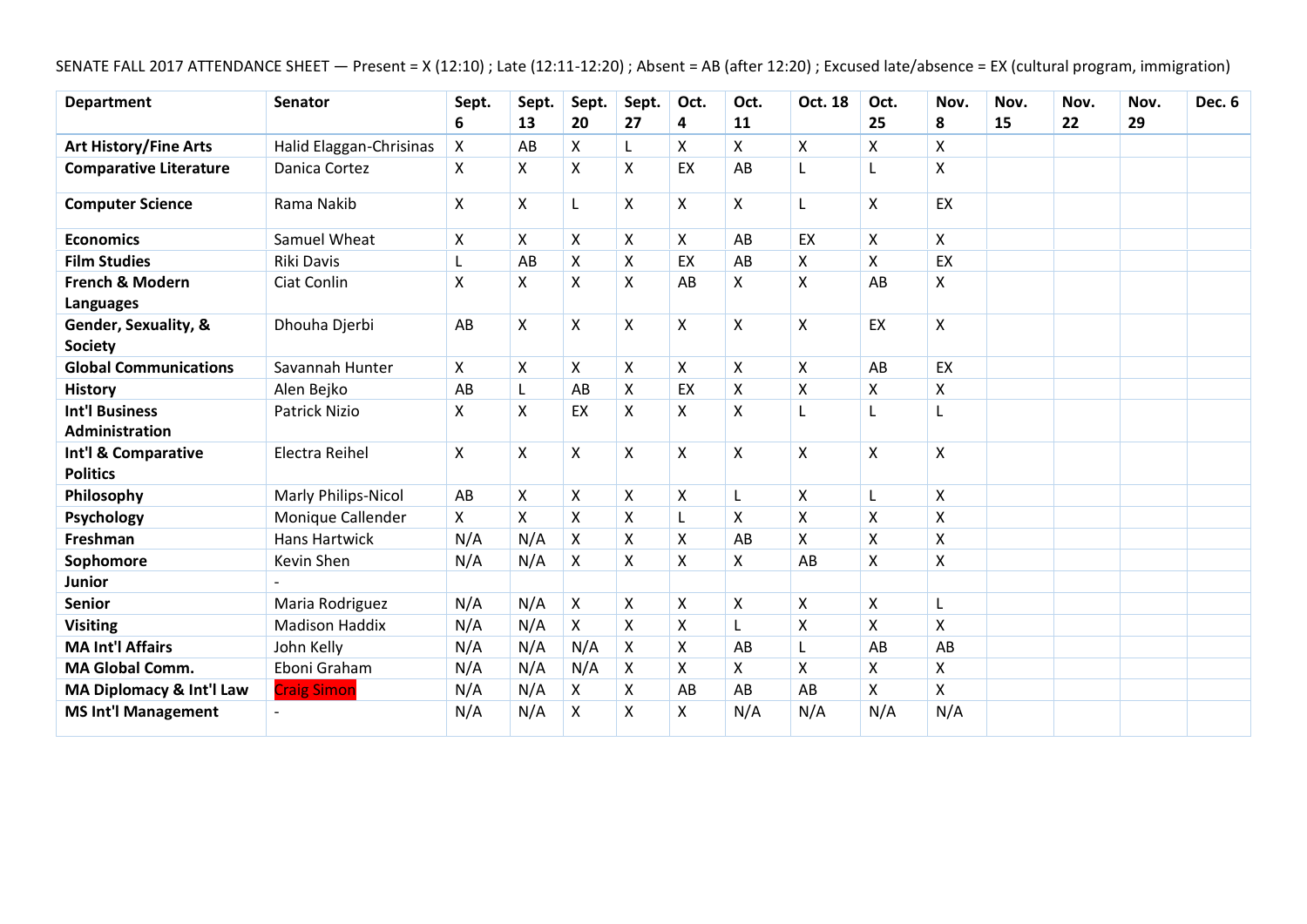#### **SGA Senate Minutes for 8 November 2017**

Taken by GSC Communications Director Alexandra Bilodeau

### **12:10 – Attendance, Quorum met 14/21, Senate begins**

#### **12:15 — AUP Communications #WishLinks**

- Online form of a wish form
- Collab with SGA and communications
- About linking out community including alumni
- Everyone in the room to give a #wishlink
- Wants coordination with Senate during AUP Gives Back Week.
	- o A booth with laptops for people to do #wishlinks
- Marly: not material items right? Is it oriented towards a holiday?
	- o No
	- o It will be put on the holiday tree
	- o Wishes will be given to different students to establish a link
	- o Want active participation
- Set up with service committee to sort out logistics
- Working with Peregrine for coverage

### **12:21 — Freshman Rep Hans Hartwick – Thanksgiving**

- Pictorial Punny Details
- Sign up online
	- o Deadline before the 23rd
- Guests sign up online
- Student ID
- Jasmin what happens if people don't sign up o Can't get in.
	-
- Charity BVSyria
- Food: AUP providing turkeys, wine
- Link for people to sign up to bring things side dishes, desserts
- Monique: I think we need to do a major push on potluck items
- Other thanksgiving things happening:
	- o Talk show at the church at 8:45 Nov 20
- Sign up for yourself and on signup there will be a section to add guests.

#### **12:27 — Kevin Fore on Communications**

- Please fill out the link to the survey now
- Confusion about the website.
- How effective is the University in terms of Communications
- Marly: it comes down to students desire to engage with the information that is made available
- Senators taking information and passing it on to constituents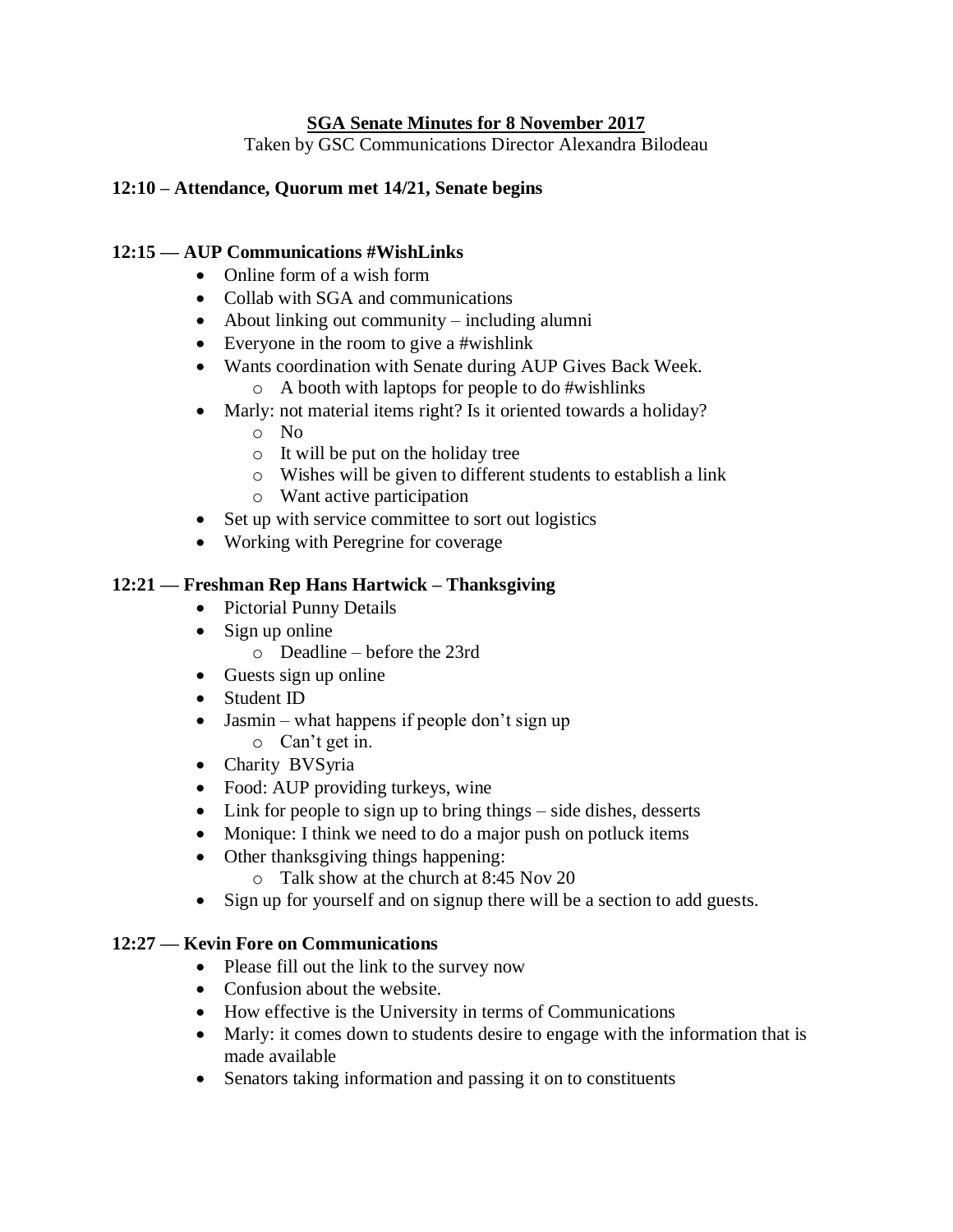## **12:43 — ACC Presentations & Budget Requests**

- Diversity and Culture Club
	- o Requesting  $£150$ 
		- o Friday, November 10 @ 6:30pm PL3
		- o Two professors coming into talk about micro-aggressions
		- o Wine, Snacks
	- o Expecting around 50 people turnout
	- o Sam **Motion to allocate €150**
		- seconded
	- o **Motion Passes budget approved**
- **Inspire Africa** 
	- o Requested €80
	- o Friday Nov 17 @6:30pm C101
	- o Language speed dating
	- o Refreshments
	- o Dhouha **Motion to allocate €80**
	- o **Motion Passes budget approved**
- Gen\*Sex
	- $\circ$  Requesting  $\epsilon$ 210
	- o For condom fairy initiative
	- o **Marly Motion to allocate €210**
	- o **Motion Passes budget approved**
- Wine Society
	- o Requested €320
	- o Speaker wine tasting
	- o Friday Dec 1 @7pm C103
	- o Maria: Why is SGA being asked to cover all not subsidy?
	- o Ciat: Motion to **amend to**  $\epsilon$ **220** 
		- Amendment Motion Passes
	- o **Dhouha Motion to allocate €220**
	- o **Motion Passes budget approved**
- Bleu Olive
	- $\circ$  Request for €400
	- o November 22 @ Bleu Olive
	- o Open to as many people as can fit into Bleu Olive
	- o **Marly Motion to allocate €400**
	- o Ciat: Debate
		- Why not subsidize this event if this is the precedent that has been set
			- Maria: Because this event is open and the charge of the rent of the venue is included in the price

# o **Motion Passes budget approved**

- Debate & Politics
	- o November 20-Dec 3
	- o Request for €3346
	- o Conference done annually
	- $\circ$  Travel + Conference fee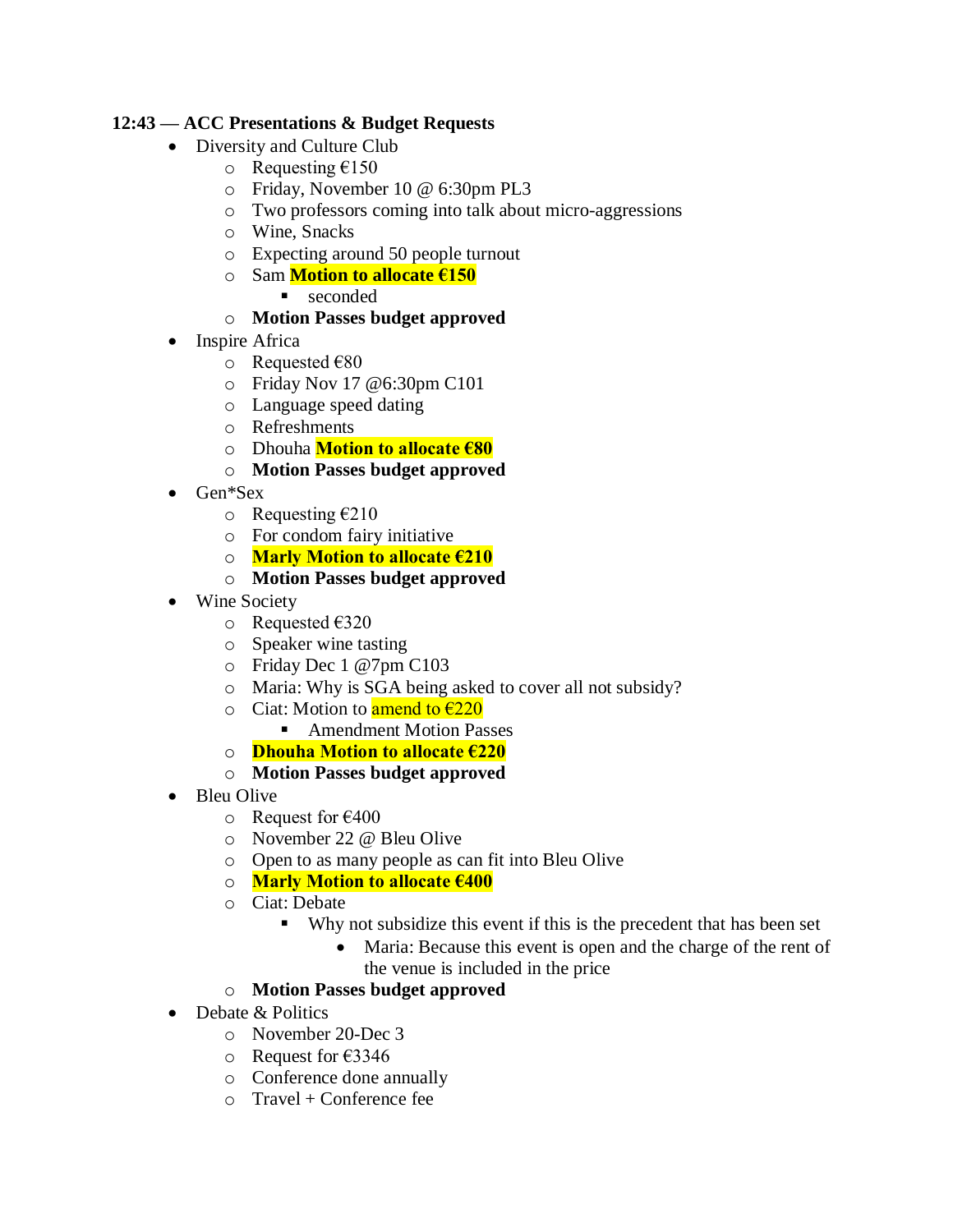- $\circ$  Increased fee this year bc Professor will be required to attend this year new rule
- o Subsidizing half of what will be paid in total
- o 12 people going
- o Who chooses the delagates?
	- The chairs and based off of attendance
- o What did you come back with last year?
	- Poland conference
		- Didn't win any awards  $\odot$
	- Netherlands Conference
		- $\bullet$  4 awards  $\odot$

# o Ciat Motion to allocate €3346

- o Dhouha Debate:
	- Mario and the other guy get to go no matter what
	- 20 people in the club
	- Conflict of interest for who goes on the trip
	- The point of these conferences is to win, so its in the best interest of the club to pick the best people
- o Questions:
	- Everyone knows they have to pay half?
		- Yes
	- How long did you have to plan this trip? Would it have been cheaper if you had done all of this earlier?
		- They needed time to figure out who could go first before they pick the conference that they go to.
	- Food covered but not alcohol
	- This wasn't a unilateral decision, it is a discussion even if he and Mario make the final decision
	- $\blacksquare$  Schedule
- o **Sam Motion to allocate €3346**
	- $\blacksquare$  8 yes, 6 no, 1 abstain
- o **Motion Passes budget approved** 
	- Clarification needed on rules of role call and rescinding votes
- AMP
	- o Requested €1530
	- $\circ$  To replace equipment destroyed ( $\epsilon$ 2000) in the flood!
	- o Marly: How do we come up with a solution to the flooding problem ■ measures have been taken to protect the instruments
	- o Madison: How many times has the room been flooded?
		- Several times
	- o Sam: Insurance?
		- There is but it should take a year for the insurance to kick in
		- We want something now for students
		- We hope to replace the rest that was damaged
	- o Total cost of damage?
		- Close to  $€2000$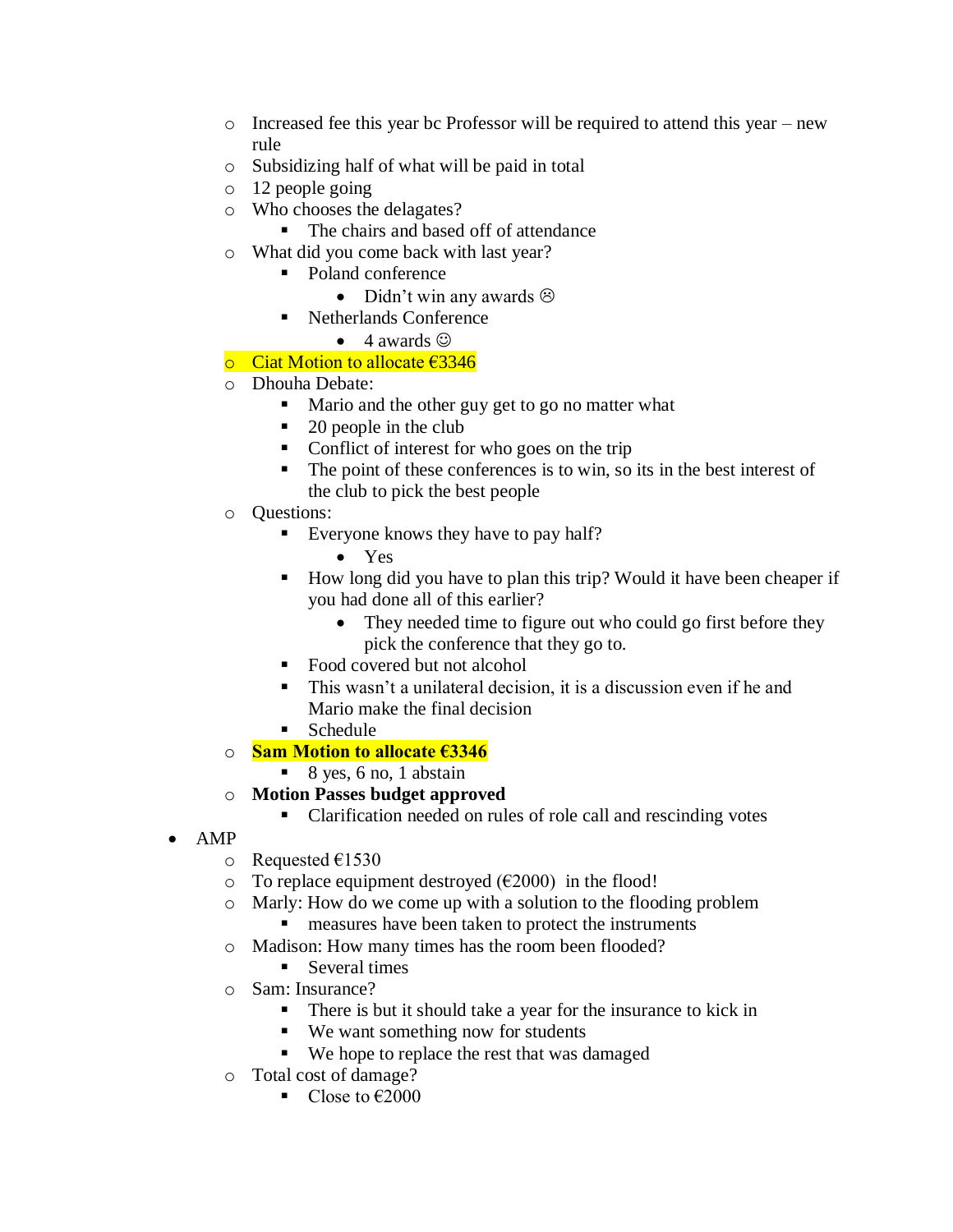### o **Maria Motion to allocate €1530**

# o **Motion Passes budget approved**

# **13:33 — Elizabeth AUP for Consent**

- Event next Monday
	- o Film Screening
	- o Off-campus counsellor present
- Help promoting

#### **Closed Discussion**

**13:34 — Senate Adjourned**